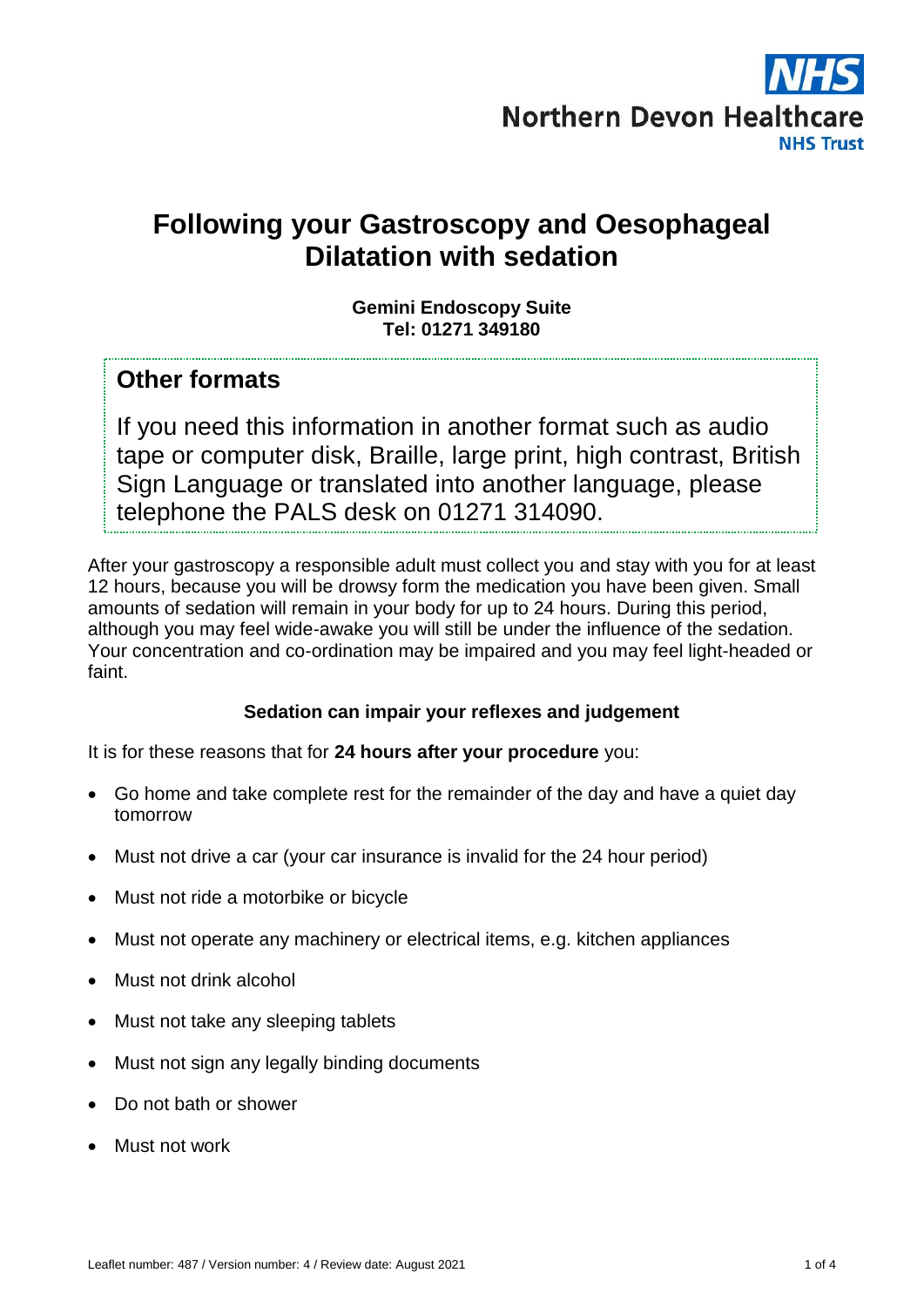## **When can I eat and drink again?**

During your gastroscopy procedure today, you have had a narrowing in your oesophagus stretched, using an inflatable balloon. This is to enable you to eat and drink again. Usually the nurse in recovery will check your swallowing with sips of cold water. This is to check and to make sure the normal sensation has returned.

- For the rest of the day take cool liquids only
- For the first 24 hours following your procedure take a soft diet
- After 24 hours if you are tolerating a soft diet, proceed to a normal diet

### **When I am at home, what if I feel unwell after the procedure?**

Stretching the gullet is a safe procedure with a very low frequency of complication, but occasionally the following can occur:

**Chest pain –** This can be common around the area that you have had dilated. This settles after the procedure and may remain for a couple of days. Taking some pain killers can help, but if this worsens then contact your GP immediately.

**Sore throat / hoarse voice –** You may experience a sore throat or hoarse voice. This is not unusual, and this should ease within a day or so.

**Bleeding –** It is normal to cough up small amounts of blood in your sputum particularly if you had lots of biopsies. This is fairly rare and should settle within a day. If the bleeding persists for more than 24 hours and/or gets heavier, please consult your doctor for immediate medical advice.

**Fever –** This is extremely rare after a gastroscopy. A high temperature above 38 degrees may indicate that you may have developed an infection after your procedure. If this happens, please consult your doctor for immediate medical advice.

**Abdominal pain and bloating –** Abdominal discomfort is fairly common after a gastroscopy. Some patients have discomfort due to air that is put into the stomach during the test, but this will subside rapidly.

**Localised infection –** For your procedure you will have had your medications administered through a special intravenous cannula. Sometimes the area can get sore and infected after the procedure. This may need a treatment with topical cream or some antibiotics. If this happens, please visit your GP for advice and treatment.

### **Medications**

You may resume normal medications after your gastroscopy, unless advised otherwise. Pain relieving tablets, such as the kind you would take for a headache, may be taken at home according to the manufacturer's instructions.

**If you take blood thinning medications please restart them on……………………….**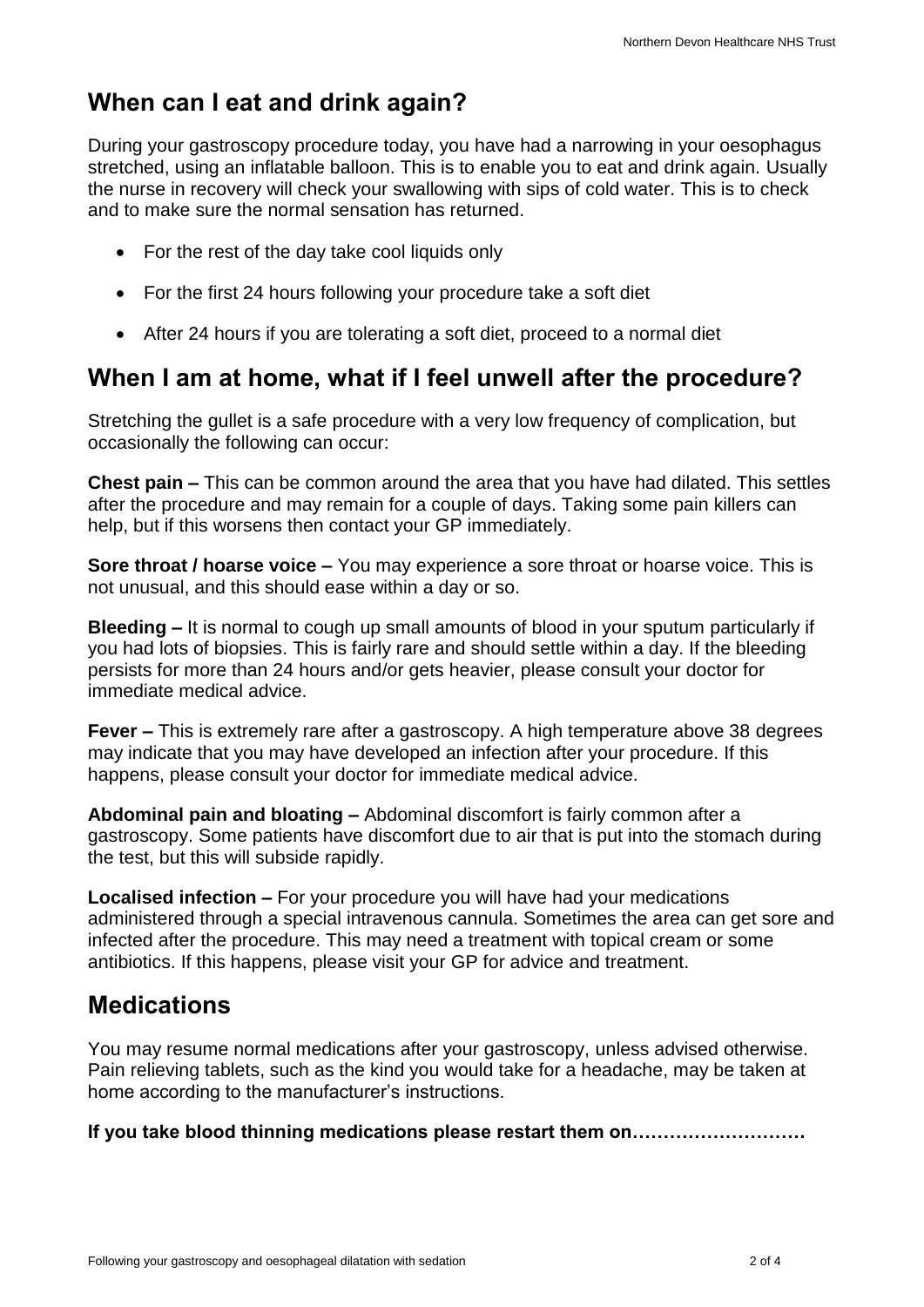## **When will I get the results?**

A nurse will speak to you before you leave the Gemini Endoscopy Suite and explain:

- what was seen and done during your procedure
- whether you will need any further follow up
- that a copy of your report will be sent to your GP today and any results should be with your GP within 2 weeks

## **What if I need further advice and assistance?**

The stricture or narrowing you have may not have responded well to the procedure and may require for you to return to the unit to have the procedure again. If you have felt no improvement in your symptoms, then please contact your GP to arrange further treatment.

Please do not hesitate to contact us if you are worried about any symptoms you experience after your procedure.

- In normal working hours Monday to Friday 8am to 6.30pm, telephone the Gemini Endoscopy Suite on **01271 349180**
- Outside these hours contact your GP surgery or if in an emergency come to theNorth Devon District Hospital A&E
- Alternatively telephone NHS Direct on **111**

## **Further information**

Please telephone the Gemini Endoscopy Suite on **01271 349180.**

#### **Useful website**

[www.bsg.org.uk](http://www.bsg.org.uk/) – British Society of Gastroenterology

[www.modern.nhs.uk](http://www.modern.nhs.uk/) – NHS Modernisation Agency National Endoscopy Programme

[www.grs.nhs.uk](http://www.grs.nhs.uk/) – Endoscopy Global Rating Scale

### **References**

Endoscopy Unit – Gateshead Health NHS Trust

Endoscopy Unit – St George's Healthcare NHS Trust

Endoscopy Department – North West London Hospitals NHS Trust

Endoscopy Suite – Good Hope Hospital NHS Trust

Hypnovel (Midazolam) information literature